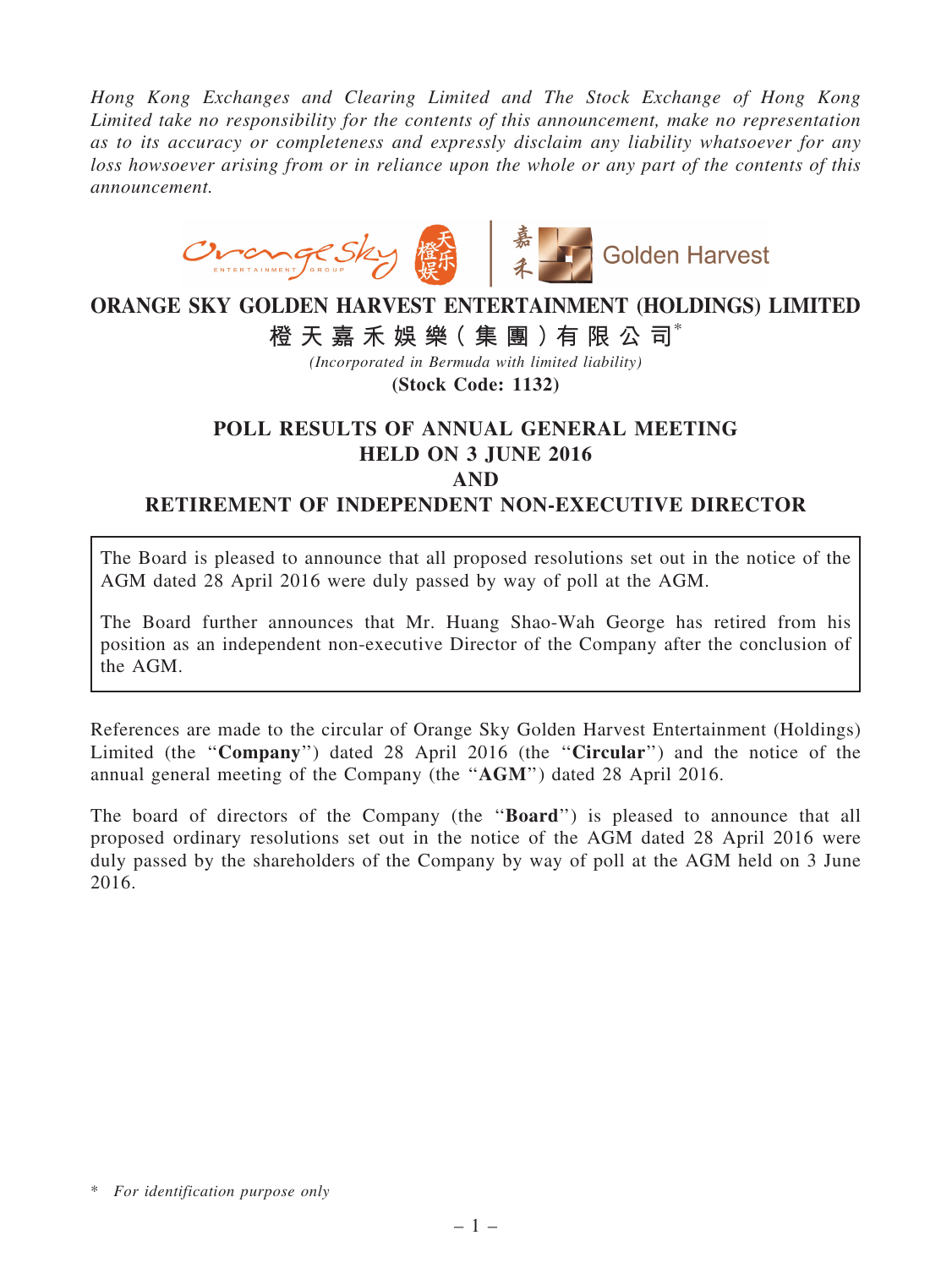Tricor Tengis Limited, the Company's branch share registrar and transfer office in Hong Kong, acted as the scrutineer at the AGM for the vote-taking. The poll results of the resolution proposed at the AGM are as follows:

| <b>Ordinary Resolutions</b> |                                                                                                                                                                                                                                                           | No. of votes $(\% )$          |                          | Total no. of                  |
|-----------------------------|-----------------------------------------------------------------------------------------------------------------------------------------------------------------------------------------------------------------------------------------------------------|-------------------------------|--------------------------|-------------------------------|
|                             |                                                                                                                                                                                                                                                           | For                           | <b>Against</b>           | votes                         |
| 1.                          | and adopt the audited financial<br>To receive<br>statements of the Company and its subsidiaries and<br>the reports of the directors of the Company (the<br>" $\text{Directory}(s)$ ") and auditors of the Company for the<br>year ended 31 December 2015. | 1,162,089,542<br>$(100.00\%)$ | $\Omega$<br>$(0.00\%)$   | 1,162,089,542<br>$(100.00\%)$ |
| 2.                          | To re-elect Ms. Wu Keyan as an executive<br>(a)<br>Director;                                                                                                                                                                                              | 1,161,674,542<br>$(99.96\%)$  | 415,000<br>$(0.04\%)$    | 1,162,089,542<br>$(100.00\%)$ |
|                             | To re-elect Ms. Wong Sze Wing as<br>(b)<br>an<br>independent non-executive Director;                                                                                                                                                                      | 1,160,879,542<br>$(99.90\%)$  | 1,210,000<br>$(0.10\%)$  | 1,162,089,542<br>$(100.00\%)$ |
|                             | To authorise the Board to fix the Directors'<br>(c)<br>remuneration.                                                                                                                                                                                      | 1,162,089,542<br>$(100.00\%)$ | $\Omega$<br>$(0.00\%)$   | 1,162,089,542<br>$(100.00\%)$ |
| 3.                          | To re-appoint Messrs. KPMG as auditors of the<br>Company and to authorise the Board to fix their<br>remuneration.                                                                                                                                         | 1,162,089,542<br>$(100.00\%)$ | $\Omega$<br>$(0.00\%)$   | 1,162,089,542<br>$(100.00\%)$ |
| 4.                          | To grant a general mandate to the Directors to allot,<br>issue and deal with additional shares not exceeding<br>20% of the issued share capital of the Company as<br>at the date of passing this resolution.                                              | 1,118,752,335<br>(96.27%)     | 43,337,207<br>$(3.73\%)$ | 1,162,089,542<br>$(100.00\%)$ |
| 5.                          | To grant a general mandate to the Directors to<br>repurchase shares in the capital of the Company<br>representing up to 10% of its issued share capital as<br>at the date of passing this resolution.                                                     | 1,161,644,542<br>$(99.96\%)$  | 445,000<br>$(0.04\%)$    | 1,162,089,542<br>$(100.00\%)$ |
| 6.                          | To extend the general mandate granted to the<br>Directors to allot, issue or deal with shares by the<br>number of shares repurchased under the resolution<br>5.                                                                                           | 1,118,737,335<br>(96.27%)     | 43,352,207<br>$(3.73\%)$ | 1,162,089,542<br>$(100.00\%)$ |

According to the poll results stated above, as more than 50% of the votes were cast in favour of each of the above resolutions, all the resolutions were duly passed as ordinary resolutions of the Company.

As at the date of the AGM, the total number of issued shares of HK\$0.1 each in the share capital of the Company (the " $Share(s)$ ") was 2,742,519,248 Shares. All shareholders of 2,742,519,248 Shares were entitled to attend and vote for or against the resolutions at the AGM. There was no Share entitling the holders to attend and vote only against the resolutions at the AGM. There was no Share entitling the holders to attend and abstain from voting in favour of the resolutions proposed at the AGM as set out in Rule 13.40 of the Rules Governing the Listing of Securities on The Stock Exchange of Hong Kong Limited (the ''Listing Rules'') and there was no Share requiring the holders to abstain from voting at the AGM under the Listing Rules.